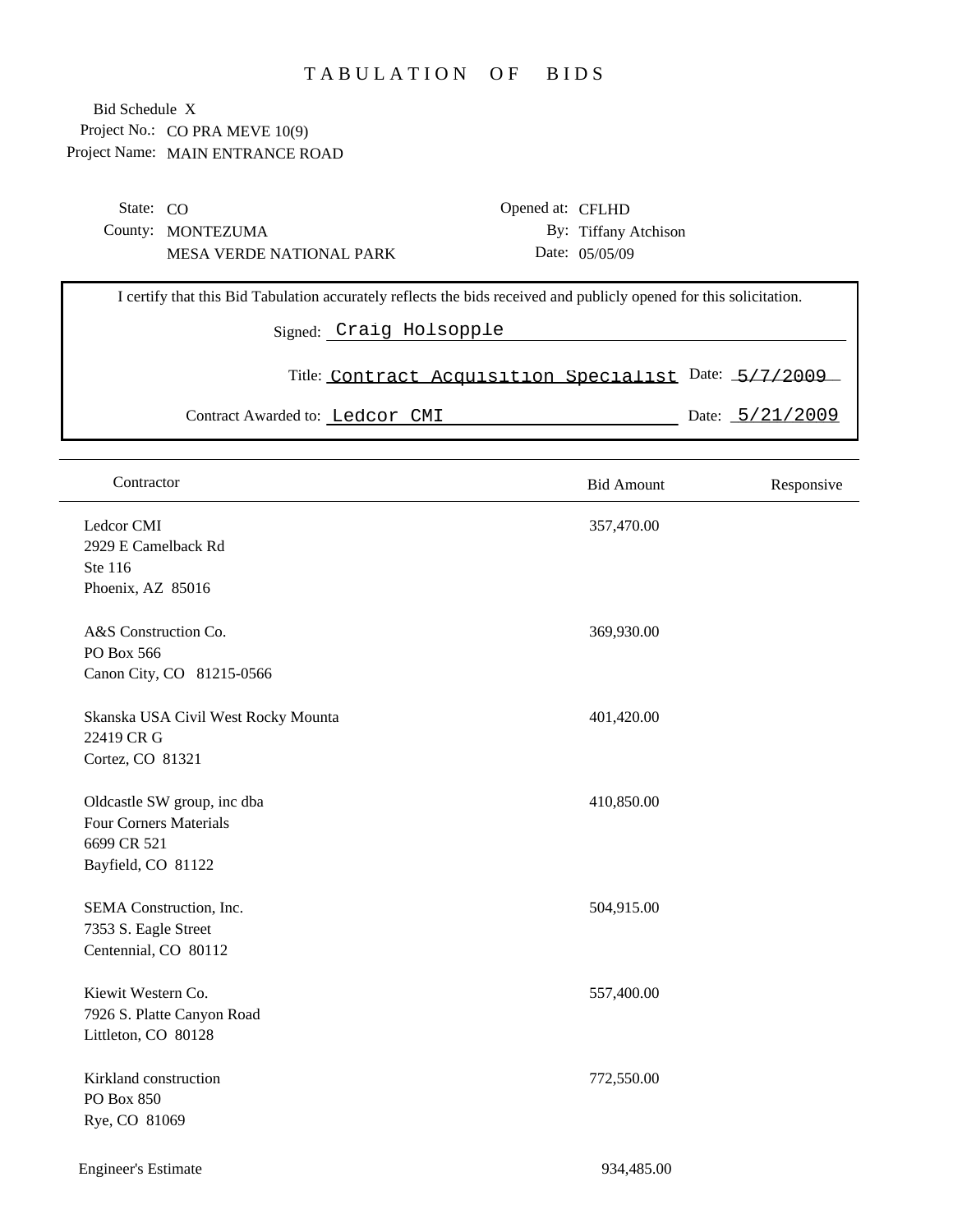Project No.: CO PRA MEVE 10(9) Project Name: MAIN ENTRANCE ROAD Bid Schedule X

| Item<br>No. | Item<br>Unit                | Item<br>Description                 | Quantity                                                          | Unit<br>Price | Amount     |
|-------------|-----------------------------|-------------------------------------|-------------------------------------------------------------------|---------------|------------|
|             | 40910-03000<br>SQYD         |                                     | SURFACE TREATMENT, DESIGNATION 1C, GRADING D                      |               |            |
|             | Ledcor CMI                  |                                     | 145,000                                                           | 1.00          | 145,000.00 |
|             | A&S Construction Co.        |                                     |                                                                   | 1.05          | 152,250.00 |
|             |                             | Skanska USA Civil West Rocky Mounta |                                                                   | 1.15          | 166,750.00 |
|             | Oldcastle SW group, inc dba |                                     |                                                                   | 1.06          | 153,700.00 |
|             | SEMA Construction, Inc.     |                                     |                                                                   | 2.10          | 304,500.00 |
|             | Kiewit Western Co.          |                                     |                                                                   | 2.00          | 290,000.00 |
|             | Kirkland construction       |                                     |                                                                   | 3.75          | 543,750.00 |
|             | <b>ENGINEER'S ESTIMATE</b>  |                                     |                                                                   | 5.00          | 725,000.00 |
|             | 40920-10000<br><b>TON</b>   |                                     | FOG SEAL, EMULSIFIED ASPHALT GRADE CSS-1 OR CSS-1H, SS-1 OR SS-1H |               |            |
|             | Ledcor CMI                  |                                     | 100                                                               | 300.00        | 30,000.00  |
|             | A&S Construction Co.        |                                     |                                                                   | 315.00        | 31,500.00  |
|             |                             | Skanska USA Civil West Rocky Mounta |                                                                   | 300.00        | 30,000.00  |
|             | Oldcastle SW group, inc dba |                                     |                                                                   | 529.00        | 52,900.00  |
|             | SEMA Construction, Inc.     |                                     |                                                                   | 500.00        | 50,000.00  |
|             | Kiewit Western Co.          |                                     |                                                                   | 500.00        | 50,000.00  |
|             | Kirkland construction       |                                     |                                                                   | 500.00        | 50,000.00  |
|             | <b>ENGINEER'S ESTIMATE</b>  |                                     |                                                                   | 600.00        | 60,000.00  |
|             | 40940-13000<br><b>TON</b>   | EMULSIFIED ASPHALT, GRADE CRS-2P    |                                                                   |               |            |
|             | Ledcor CMI                  |                                     | 175                                                               | 750.00        | 131,250.00 |
|             | A&S Construction Co.        |                                     |                                                                   | 790.00        | 138,250.00 |
|             |                             | Skanska USA Civil West Rocky Mounta |                                                                   | 870.00        | 152,250.00 |
|             | Oldcastle SW group, inc dba |                                     |                                                                   | 850.00        | 148,750.00 |
|             | SEMA Construction, Inc.     |                                     |                                                                   | 600.00        | 105,000.00 |
|             | Kiewit Western Co.          |                                     |                                                                   | 900.00        | 157,500.00 |
|             | Kirkland construction       |                                     |                                                                   | 700.00        | 122,500.00 |
|             | <b>ENGINEER'S ESTIMATE</b>  |                                     |                                                                   | 600.00        | 105,000.00 |
|             | 63404-02000<br><b>GAL</b>   | PAVEMENT MARKINGS, TYPE B           |                                                                   |               |            |
|             | Ledcor CMI                  |                                     | 670                                                               | 31.00         | 20,770.00  |
|             | A&S Construction Co.        |                                     |                                                                   | 31.00         | 20,770.00  |
|             |                             | Skanska USA Civil West Rocky Mounta |                                                                   | 27.00         | 18,090.00  |
|             | Oldcastle SW group, inc dba |                                     |                                                                   | 30.00         | 20,100.00  |
|             | SEMA Construction, Inc.     |                                     |                                                                   | 27.00         | 18,090.00  |
|             | Kiewit Western Co.          |                                     |                                                                   | 40.00         | 26,800.00  |
|             | Kirkland construction       |                                     |                                                                   | 30.00         | 20,100.00  |
|             | <b>ENGINEER'S ESTIMATE</b>  |                                     |                                                                   | 38.00         | 25,460.00  |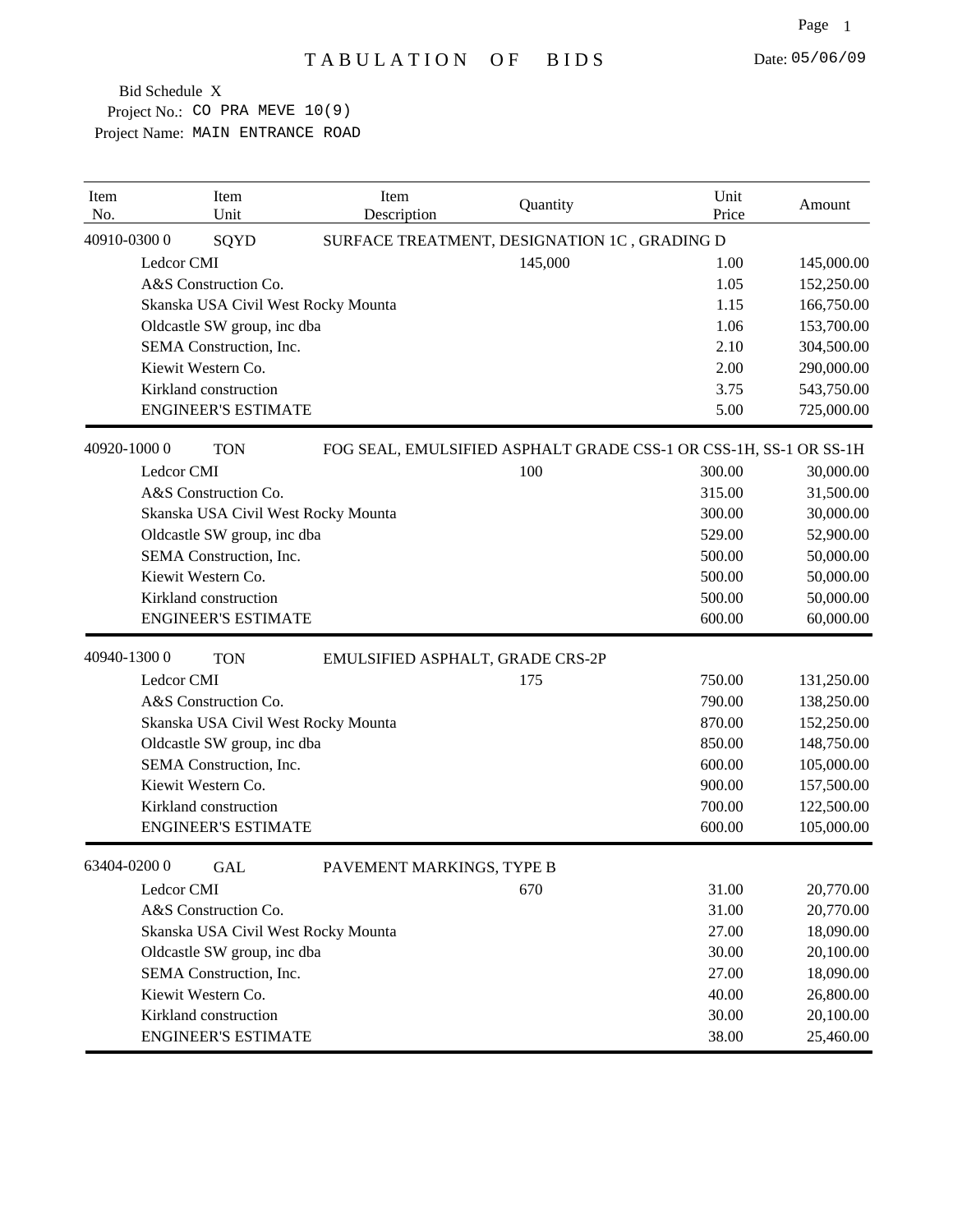Project No.: CO PRA MEVE 10(9) Project Name: MAIN ENTRANCE ROAD Bid Schedule X

| Item<br>No. |             | Item<br>Unit                | Item<br>Description                 | Quantity                                     | Unit<br>Price | Amount    |
|-------------|-------------|-----------------------------|-------------------------------------|----------------------------------------------|---------------|-----------|
|             | 63502-07000 | <b>EACH</b>                 | TEMPORARY TRAFFIC CONTROL, CONE     |                                              |               |           |
|             | Ledcor CMI  |                             |                                     | 150                                          | 6.00          | 900.00    |
|             |             | A&S Construction Co.        |                                     |                                              | 24.00         | 3,600.00  |
|             |             |                             | Skanska USA Civil West Rocky Mounta |                                              | 21.00         | 3,150.00  |
|             |             | Oldcastle SW group, inc dba |                                     |                                              | 23.00         | 3,450.00  |
|             |             | SEMA Construction, Inc.     |                                     |                                              | 5.50          | 825.00    |
|             |             | Kiewit Western Co.          |                                     |                                              | 7.00          | 1,050.00  |
|             |             | Kirkland construction       |                                     |                                              | 25.00         | 3,750.00  |
|             |             | <b>ENGINEER'S ESTIMATE</b>  |                                     |                                              | 10.00         | 1,500.00  |
|             | 63502-13000 | <b>EACH</b>                 | TEMPORARY TRAFFIC CONTROL, DRUM     |                                              |               |           |
|             | Ledcor CMI  |                             |                                     | 150                                          | 12.00         | 1,800.00  |
|             |             | A&S Construction Co.        |                                     |                                              | 55.00         | 8,250.00  |
|             |             |                             | Skanska USA Civil West Rocky Mounta |                                              | 47.00         | 7,050.00  |
|             |             | Oldcastle SW group, inc dba |                                     |                                              | 50.00         | 7,500.00  |
|             |             | SEMA Construction, Inc.     |                                     |                                              | 11.00         | 1,650.00  |
|             |             | Kiewit Western Co.          |                                     |                                              | 12.00         | 1,800.00  |
|             |             | Kirkland construction       |                                     |                                              | 55.00         | 8,250.00  |
|             |             | <b>ENGINEER'S ESTIMATE</b>  |                                     |                                              | 40.00         | 6,000.00  |
| 63505-10000 |             | <b>MILE</b>                 |                                     | TEMPORARY TRAFFIC CONTROL, PAVEMENT MARKINGS |               |           |
|             | Ledcor CMI  |                             |                                     | 10                                           | 1,600.00      | 16,000.00 |
|             |             | A&S Construction Co.        |                                     |                                              | 603.00        | 6,030.00  |
|             |             |                             | Skanska USA Civil West Rocky Mounta |                                              | 1,575.00      | 15,750.00 |
|             |             | Oldcastle SW group, inc dba |                                     |                                              | 1,600.00      | 16,000.00 |
|             |             | SEMA Construction, Inc.     |                                     |                                              | 1,500.00      | 15,000.00 |
|             |             | Kiewit Western Co.          |                                     |                                              | 2,000.00      | 20,000.00 |
|             |             | Kirkland construction       |                                     |                                              | 1,500.00      | 15,000.00 |
|             |             | <b>ENGINEER'S ESTIMATE</b>  |                                     |                                              | 2.50          | 25.00     |
|             | 63506-05000 | <b>HOUR</b>                 |                                     | TEMPORARY TRAFFIC CONTROL, FLAGGER           |               |           |
|             | Ledcor CMI  |                             |                                     | 250                                          | 31.00         | 7,750.00  |
|             |             | A&S Construction Co.        |                                     |                                              | 24.00         | 6,000.00  |
|             |             |                             | Skanska USA Civil West Rocky Mounta |                                              | 22.00         | 5,500.00  |
|             |             | Oldcastle SW group, inc dba |                                     |                                              | 21.00         | 5,250.00  |
|             |             | SEMA Construction, Inc.     |                                     |                                              | 25.00         | 6,250.00  |
|             |             | Kiewit Western Co.          |                                     |                                              | 25.00         | 6,250.00  |
|             |             | Kirkland construction       |                                     |                                              | 24.00         | 6,000.00  |
|             |             | <b>ENGINEER'S ESTIMATE</b>  |                                     |                                              | 30.00         | 7,500.00  |